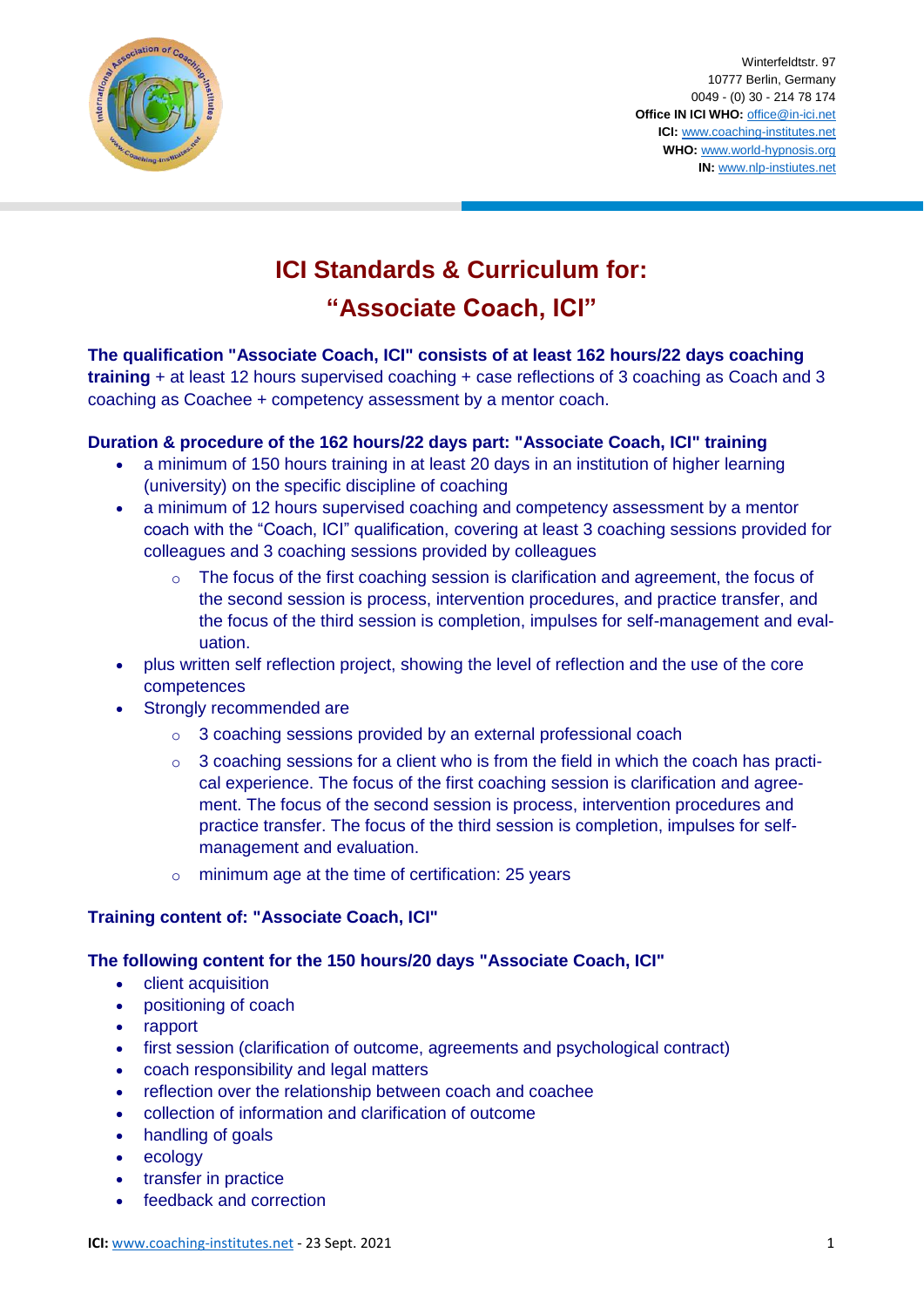- structuring of single sessions and of the overall process
- language as an instrument
- conversational framework and questioning techniques
- focus on client's resourcefulness and ownership
- design and co-creating relevant action plan for clients
- evaluation and success controlling
- preparation of self-coaching and closure

#### **Self-reflection of the coach**

- o coaching attitude
- o coach state management
- o coach profile
- o field competence
- o limits of coaching
- o recognition and creating of the form of relationship
- o differences between coaching and counseling and therapy

#### **Supervision, self-reflection, and personality development**

- o writing of case documentations
- o capability for self-reflection
- o supervision (by mentor coach and colleagues)
- o goal oriented expansion of one's own model of the world
- o capability for creating personal balance and stress management
- o personal congruence and authenticity
- o development, learning, and application of new strategies
- o transfer of experience to new assignments and contexts

# **Optional recommended training content**

 **Coaching interventions e.g. based on: humanistic psychology, cognitive psychology, process-oriented psychology, depth psychology, NLP**

- o flexibility in interventions
- o communication of psychological knowledge (active mechanisms in coaching sessions, inner attitude of the coach, explanations and metaphors, feelings, resources and goals, self-concept)
- o social psychology
- o conflict coaching
- o ambiguity tolerance
- o systemic thinking and assessment
- o hidden agendas and systemic entanglements
- o emotional resonance phenomena
- o motivation techniques
- o analysis of strengths, weaknesses, and potential

#### **Core competencies trained in: "Associate Coach, ICI"**

- To use and self-reflect on the coaching competencies: Questioning, listening, championing, sharing observations and hypothesis, challenging, tasking, creating rapport, managing own mental state, summary, resourcing.
- To use and reflect on systemic perspectives from individuals.
- To reflect on the difference of executing a coaching and being a coach.
- To be able to structure single sessions and overall processes.